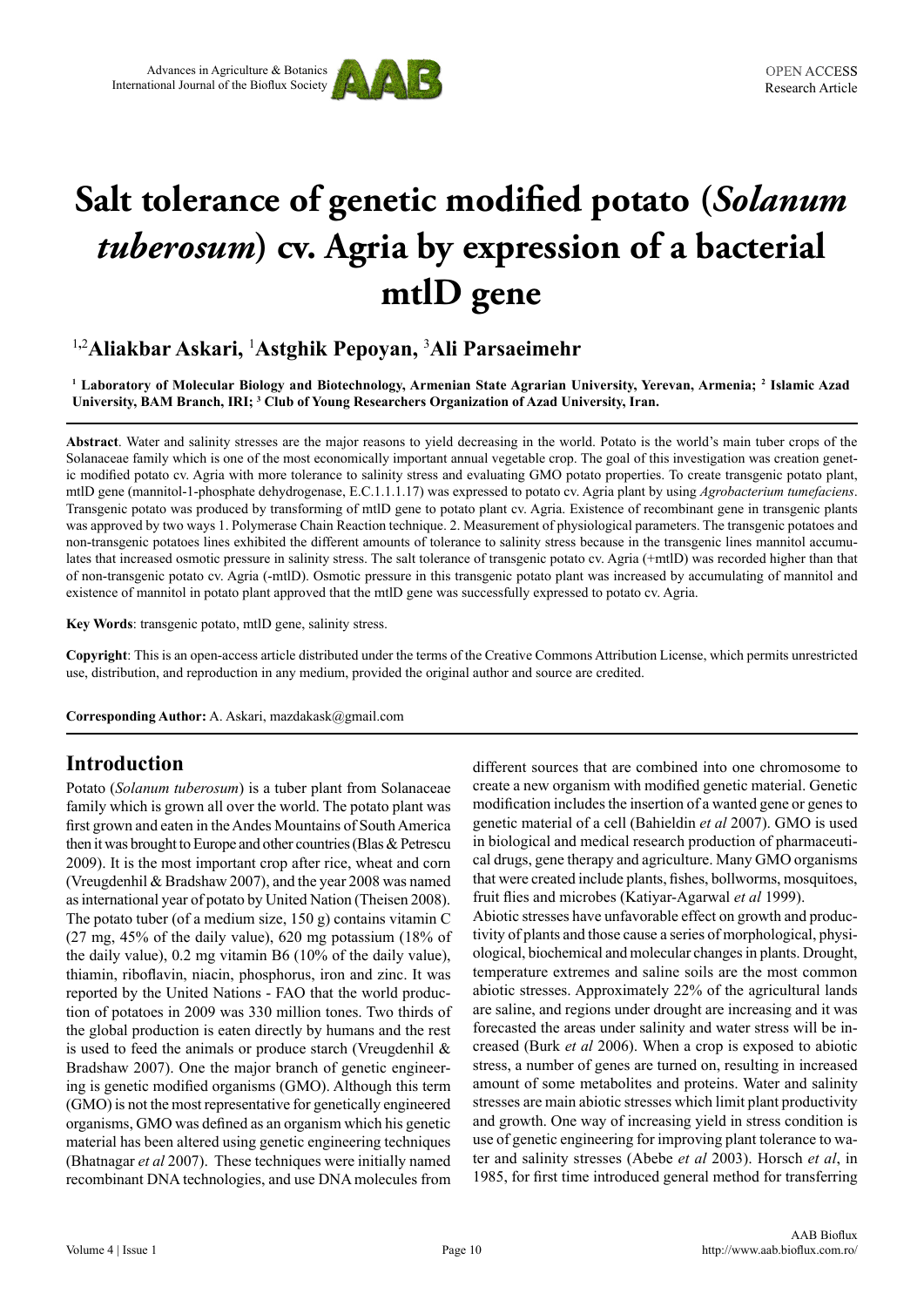genes into plant. They have developed an approach for the transformation that integrates the gene - transfer capability of *A. tumefaciens* with the simple and general regeneration capability of leaf explants. This method is more rapid and simple than previous methods (Horsch *et al* 1985). Tarczynski *et al*, in 1992, studied the expression of a bacterial mtlD gene in transgenic tobacco that leads to production and accumulation of mannitol. Mannitol concentration exceeded 6  $\mu$ mol/g (fresh weight) in the leaves and in the roots of some transformants whereas this sugar alcohol was not detected in these organs of wild-type tobacco plants or untransformed tobacco plants (Tarczynski *et al*  1992). Tarczynski *et al* studied on the effect of mannitol which has produced in transgenic tobacco, on stress protection of tobacco plant. In this research was detected that the accumulation of sugar alcohols and other low molecular weight metabolites such as proline and glycine – betaine is a response that may protect against environmental stress. Growth of plant from control and mannitol-containing lines in the absence and presence of added sodium chloride was analyzed. Plants containing mannitol had an increased ability to tolerate high salinity (Tarczynski *et al* 1993). Phar & Stoop, in 1996, investigated the effect of excess macronutrients in the root environment on mannitol and sucrose metabolism in celery (*Apium graveolens* L. var dulce). Celery is one of plants that normally produce mannitol in its organs which increased ability to tolerate environmental stress such as salinity and water stress (Stoop & Phar 1996). Thomas *et al* transformed gene mtlD which encodes mannitol-1-phosphate dehydrogenase (E.C.1.1.1.17) into *Arabidopsis thaliana*. MtlD-transformant accumulated mannitol, a sugar alcohol that is not normally found in *Arabidopsis thaliana*. When mtlD-expressing seeds and control seeds were imbibed with solutions containing NaCl (range 0–400 mol/m<sup>3</sup>), transgenic seeds containing mannitol germinated in medium supplemented with up to 400 mol/cm<sup>3</sup> NaCl, while control seeds ceased germination at 100 mol/m NaCl (Thomas *et al* 1995). Chakraborty *et al*  (2000) increased nutritive value of transgenic potato by expressing a non-allergenic seed albumin gene from *Amaranthus hypochondriacus*. Improvement of nutritive value of crop plants, in particular the amino acid composition, has been a major longterm goal of plant breeding programs. They reported earlier the cloning of the seed albumin gene ama1 from *Amaranthus hypochondriacus*. The ama1 protein is non-allergenic in nature and is rich in all essential amino acids, and the composition corresponds well with the World Health Organization standards for optimal human nutrition. In this research to improve the nutritional value of potato, the ama1 coding sequence was successfully introduced and expressed in tuber-specific and constitutive manner. There was a noticeable increase in the growth and production of tubers in transgenic populations and also of the total protein content with an increase in most essential amino acids. The expressed protein was localized in the cytoplasm as well as in the vacuole of transgenic tubers. Thus they have been able to use a seed albumin gene with a well-balanced amino acid composition as a donor protein to develop a transgenic crop plan (Chakraborty *et al* 2000). Kondrak and coworkers (2011) studied on transcriptome analysis of potato leaves expressing the trehalose-6-phosphate synthase 1 gene of yeast. The trehalose-6-phosphate synthase (TPS1) gene of yeast expressed to lines of the potato cultivar White Lady showed improved drought tolerance. Transcriptome of wild-type

and TPS1-transgenic plants were compared by using the POCI microarray containing 42,034 potato unigene probes to understand the molecular basis of this phenomenon. One major way to improve drought tolerance in plant species is to transfer genes encoding metabolic enzymes or transcription factors that utilize their effects through different mechanisms of action (Cattivelli *et al* 2008). Genes of various sources involved in trehalose metabolism have been used in some plant species to enhance their drought tolerance. Trehalose, consisting of two glucose molecules, is a very plentiful sugar in nature. In bacteria, yeast and tolerant crops it accumulates under stress condition and plant cells can survive by protecting membranes and proteins (Jain & Roy 2009 and Gilbert *et al* 2000). In other plants trehalose is synthesized at a different level. Trehalose is synthesized in *Escherichia coli*, yeast and plants, in a two-step process. Initially, trehalose-6-phosphate (T6P) is synthesized from glucose-6-phosphate (G6P) and UDP-glucose (UDPG) by trehalose phosphate synthase (TPS) and then T6P is changed into trehalose by trehalose phosphatase (TPP). They expressed that water and protein amount in transgenic plants did not change compared to the wild-type. Chlorophyll amount in transgenic leaves was a little, but not significantly, higher than in the wild-type leaves. But, shoot mass and leaf area of the TPS1-transgenic lines were about 35 and 24% lower, respectively, than in the wild-type. The 99 differentially transformed genes that we have identified in the microarray experiments were exported into the Map Man software for functional annotation. Of these 99 genes, 53 were determined into different functional categories, while the bin of "not determined" genes contains 46 genes of which 36 encode unknown, hypothetical proteins. Their microarray results showed that a sucrose synthase gene (SUS3) and six other genes associated with photosynthesis and carbon metabolism are regulated in TPS1 transgenic leaves. In 2007, Tang and coworkers investigated to creation transgenic potato plant for increasing tolerance to multiple environmental stresses by overexpressing nucleoside diphosphate kinase 2 gene. Four lines for every transgenic potato (*Solanum tuberosum* cv. Atlantic) plant (SN1, SN19 and EN1, EN2) with high tolerance to methyl viologen (MV, 10 LM) were used in that research. Plants were reproduced under sterile conditions in Petri dishes containing MS medium (Murashige & Skoog 1962) supplemented with 100 mg/L kanamycin. Then plants were transferred in pots and grown in a growth chamber under 16-h photoperiod with light intensity (100 Lmol m<sup>-2</sup>s<sup>-1</sup>), 60% (w/v) relative humidity at 25<sup>°</sup>C. Two vectors were used to express AtNDPK2 gene with SWPA2 promoter or enhanced CaMV 35S promoter. For high temperature stress, four-week-old potato plants growing at 25˚C growth chamber were transferred to 42˚C for 20 h in the growth chamber. These treated plants were transferred to normal conditions  $(25\degree C, 100$  Lmol m<sup>-2</sup>s<sup>-1</sup>) for recovery from the stress. The tolerance of transgenic plants to high temperature stress was evaluated as the photosynthesis activity (Fv/Fm) and the fresh weight of the plants after treatment. To evaluate the salt tolerance, seedlings (NT, EN, and SN plants) were reproduced on MS medium in vitro. Salt stress was accomplished by transferring shoots to test tube containing MS medium (solid) supplemented with 80 mol/cm<sup>3</sup> NaCl. Plants were cultured in a growth chamber under a 16-h photoperiod with light intensity (100 Lmol  $m<sup>-2</sup>s<sup>-1</sup>$ ) at 25˚C. Tolerance was evaluated by measuring the root length and the root dry weight after 20 days of treatment. The root dry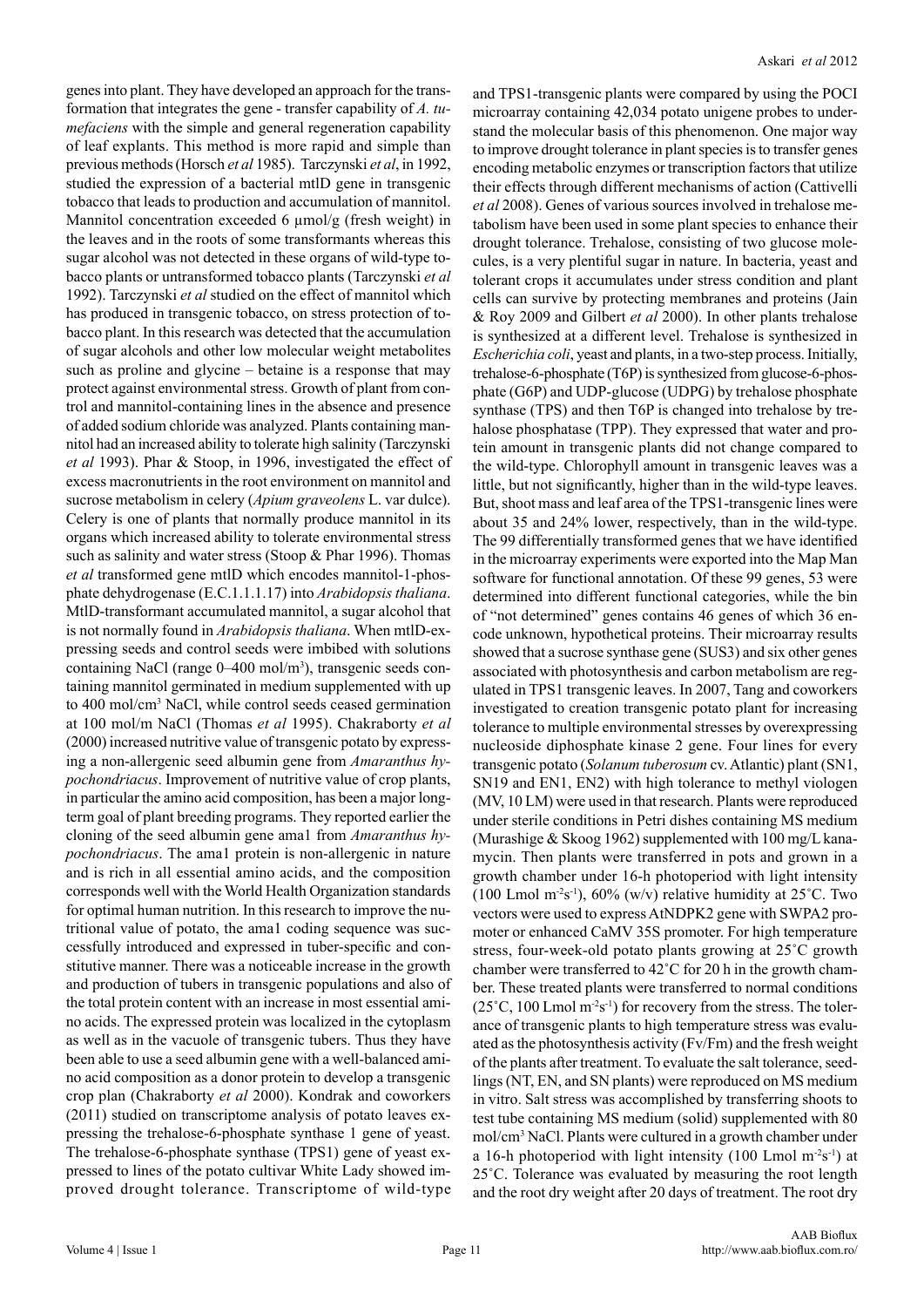weight was measured after drying the sample in the dry oven at 70˚C for 48 h. To evaluate the tolerance of transgenic plants to oxidative stress NT and transgenic plants (SN, EN) were estimated for visible damage 5 days after spraying with solutions containing 0, 150, 200 or 250 LM methyl viologen (MV). MV is a typical ROS generating redox active compound, which has been used as non-selective herbicide. All plants showed a significant symptom of leaf damage in correlation with MV concentration. However, SN and EN plants showed reduced symptoms of damage compared to NT plants. Especially, young leaves from SN plants were unaffected even under high MV concentration. They successfully created transgenic potato plants with transferring AtNDPK2 gene with SWPA2 promoter or CaMV 35S promoter. Transgenic potato plants, especially SN plants under SWPA2 promoter exhibited enhanced tolerance to environmental stress including MV-induced oxidative stress, high temperature and salt stress.

The hypothesis of the investigation is the possibility of increasing the salinity tolerance of two potatoes cultivars (Agria) by production of GMO potato. Research question to be asked: does the mtlD gene introduction to potato's callus cells increase the salinity tolerance of potato plant (Agria cultivar)? We planned to produce a GMO potato by method of leaf disk method (Horsch *et al* 1985) and then to study the features of this product. The main aim of our investigation was suggestion of ways for increasing the potato plant tolerance to salinity and water stress by use of mtlD gene.

## **Material and Methods**

Tubers of potato (*Solanum tuberosum* L.) cv. Agria were achieved from Agricultural Research Center of Bam (Iran). Tubers of potato cv. Agria were sterilized by sodium hypochlorite (10%) solution for 10 minutes then they were washed by distilled water two times for 3 minutes. These tubers were planted in pots which filled with sterilized (autoclaved) soil in 121°C for 20 minutes. The terminal meristem (leafs buds) were harvested after 10 days and were inserted on culture media of MS (Murashige & Skoog 1962) supplemented with 3% sucrose, 8% agar and 2,4-D (3 mg/L) for callus induction. These samples were stored at 20-25°C under white fluorescent lamps with 16h photoperiod. Mannitol, 1-phosphate dehydrogenase gene (mtlD, E.C.1.1.1.17) was used to create a transgenic potato plant, resistant to salinity stress. This gene was isolated from pCabmtlD plasmid (*E. coli*) and then was cloned in PBI121 plasmid. CaMV 35S is the most commonly promoter which used in the creation of abiotic stress tolerant plants (Romero *et al* 1997). *Agrobacterium tumefaciens* (LBA4404) was used to create transgenic plant as a vector (Holsters *et al* 1978) which the PBI121 plasmid transfers to it and stored in 28°C temperature. The leaves buds of potato plant were cut into discs then cultured in dark for 3 days on cocultivation medium (Murashige & Skoog) which supplemented with 2.5 mg/L IBA (indol benzyl amino purine), 0.1 mg/L NAA (naphthalene acetic acid), 30 g/L sucrose and 8 mg/L agar. Base on leaf disc method, which initially was used by Horsch and his colleagues in 1985, in this investigation, the leaf discs were incubated in the diluted *Agrobacterium culture* for 20 minutes (Horsch 1985). This culture should be co-cultivated in the dark condition for 2 days. At next step, the leaf discs were transferred to Murashige and Skoog medium containing 300mg/L cefotaxime and 150 mg/L kanamycin. The cultured was stored in the light condition for 10 days. After this stage, samples were transferred to MS medium containing 4 mg/L 2,4-D to callus induction. To regenerate shoot, callus was incubated in culture media supplement with 2.5 mg/L BA and 0.1 mg/L NAA. The regenerated shoots were transferred to culture MS supplemented with 1 mg/L IBA.

The properties of genetic modified potatoes which were created in the previous stage were evaluated. To evaluate the features of these transgenic potatoes two ways were applied that include: 1. Polymerase chain reaction and 2. Physiological assessment of transgenic plants.

#### 1. PCR (polymerase chain reaction)

The process of PCR include: 1.1 CTAB method for DNA extraction: the protocol of this method is described as follows. Cetyltrimethylammonium bromide (CTAB) extraction is a method of extracting plant DNA that removes Polyphenolics from plant cell walls (Aljanabi & Martinez 1997). Polyphenolics are compounds with long chains that resemble DNA and precipitate in similar ways. This process uses Chloroform:Isoamyl Alcohol, which is both volatile and toxic. In the process, isopropanol is also used. The CTAB method also uses liquid nitrogen as part of the extraction process (Wulff *et al* 2002). The important materials used in CTAB method include: CTAB buffer, Microfuge tubes, Mortar and Pestle, Liquid Nitrogen, Microfuge, Absolute Ethanol (ice cold), 70 % Ethanol (ice cold), Ammonium Acetate (7.5 M), 55˚C water bath, Chloroform:Isoamyl Alcohol (24:1). 1.2.Selection of primers; in this research the forward primer was 5′-GTCTAGATGAAAGCATTACATTTTGGCG-3′. The reverse primer was

5′-CCGAGCTCCACCATT ATTGCATTGC-3′.

1.3.PCR cycle, 30 cycles of 94°C for 1 min, 55°C for 1 min, and 72°C for 1 min using PCR Thermal Cycle.

1.4.PCR products were run on a 1% Agarose gel followed by staining with Ethidium bromide.

2. Physiological assessment of transgenic potatoes

The transgenic and non-transgenic potatoes were subjected to different NaCl treatments (0, 50, 100, 150, 200 mol/cm<sup>3</sup>) each with three replications for 30 days.

The growth indicators include fresh weight, dry weight, height, numbers of tubers, total weights of tubers; harvest index, shoot weight and root weight were measured at the end of the stress period. The obtained data were analyzed by SPSS software.

Table 1. The mannitol concentration in leaves, stems and roots of non-transgenic and transgenic potatoes cv. Agria

|                    |                     |                      | Mannitol concentration ( $\mu$ mol.g <sup>-1</sup> fresh weight) |                     |
|--------------------|---------------------|----------------------|------------------------------------------------------------------|---------------------|
| <b>Plant lines</b> | Leaf $^*$           | Leaf $_{\rm B}$ *    | <b>Stem</b>                                                      | Root                |
| $+$ mtlD           | $1.32 \pm$<br>0.114 | $0.98 \pm$<br>0.115  | $0.5 \pm 0.3$                                                    | $1.91 \pm$<br>0.463 |
| -mtlD              | $0.03 \pm$<br>0.001 | $0.02 \pm$<br>0.0004 | $\theta$                                                         | $0.04 \pm$<br>0.002 |

\*Leaf  $\alpha$ : leaves on the top of plant. Leaf  $\beta$ : leaves on the lower parts of plant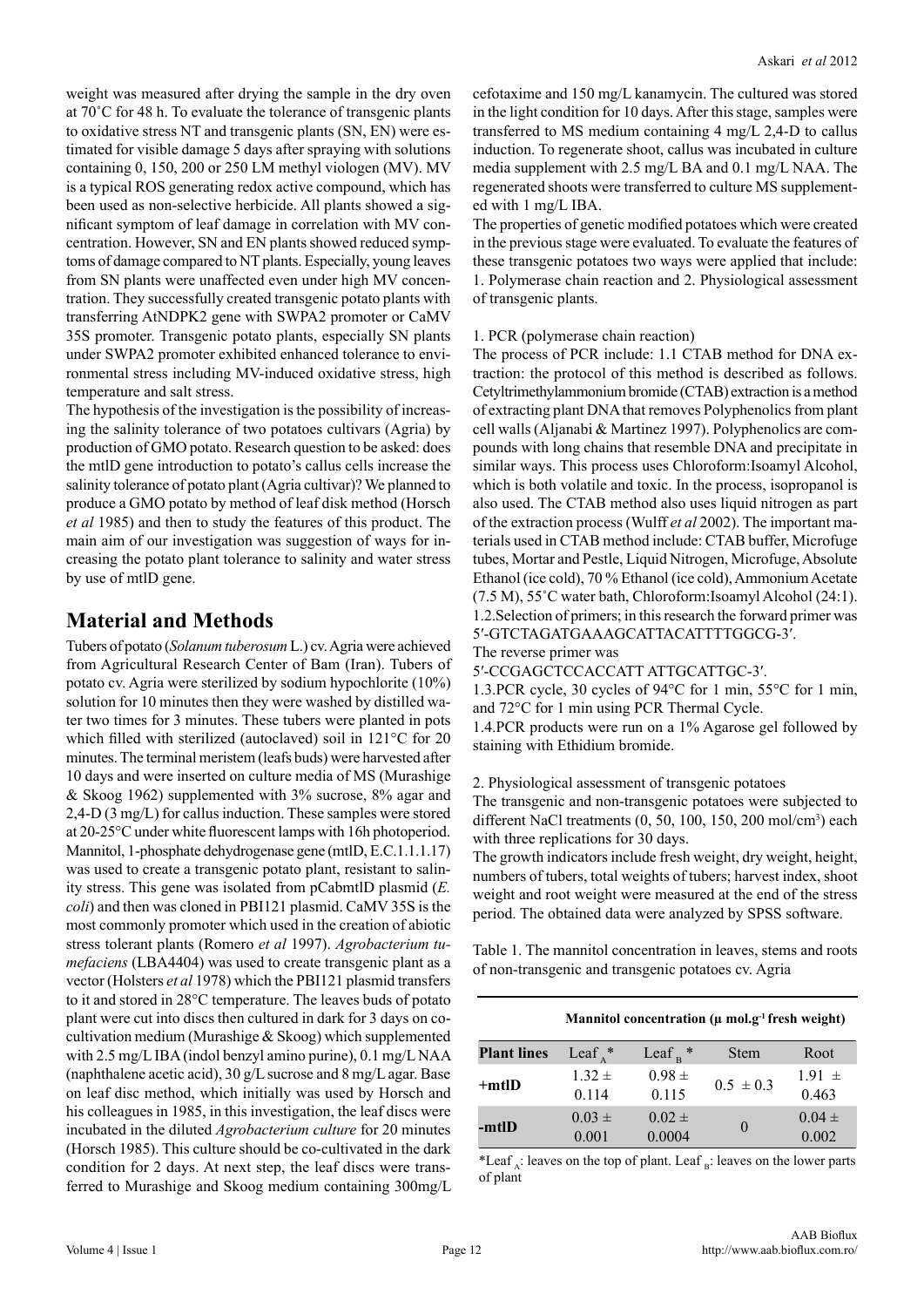Table 2. The effect of salinity stress on transgenic and non-transgenic potatoes cv. Agria growth

| $NaCl^*$ |             | Plant** Fresh weight (g) Dry weight (g) Height (cm) |                 |                 | <b>Numbers of</b><br>tubers | <b>Total weights</b><br>of tubers (g) | <b>Harvest</b><br>Index | <b>Shoot</b><br>weight (g) | Root weight<br>(g) |
|----------|-------------|-----------------------------------------------------|-----------------|-----------------|-----------------------------|---------------------------------------|-------------------------|----------------------------|--------------------|
| $\bf{0}$ | -mtlD       | $87.1 \pm 0.4$                                      | $18.40 \pm 2.1$ | $48.1 \pm 0.45$ | 6                           | $56 \pm 1.33$                         | $64\pm1.11$             | $25 \pm 0.34$              | $6.1 \pm 0.7$      |
|          | $+$ mtlD    | $83.3 \pm 0.8$                                      | $17.78 \pm 0.8$ | $45.4 \pm 1.22$ | 6                           | $48\pm1.23$                           | $58 \pm 1.4$            | $29.4 \pm 0.5$             | $5.9 \pm 0.3$      |
| 50       | -mtlD       | $52.6 \pm 1.2$                                      | $12.43 \pm 1.2$ | $20.6 \pm 1.12$ | $\overline{4}$              | $33\pm0.68$                           | $63 \pm 1.28$           | $16\pm0.7$                 | $3.6 \pm 1.2$      |
|          | $+$ mtl $D$ | $59.8 \pm 0.6$                                      | $15.23 \pm 0.9$ | $39.6 \pm 1.37$ | 3                           | $35 \pm 1.27$                         | $62\pm2.34$             | $19.9 \pm 1.21$            | $4.9 \pm 0.8$      |
| 100      | -mtlD       | $34.1 \pm 0.5$                                      | $8.23 \pm 1.2$  | $16.8 \pm 1.36$ | 2                           | $17\pm0.86$                           | $56\pm2.43$             | $13.3 \pm 0.92$            | $4.1 \pm 0.6$      |
|          | $+$ mtlD    | $46.2 \pm 1.12$                                     | $12.47 \pm 0.8$ | $25.7 \pm 1.18$ | 4                           | $26 \pm 1.85$                         | $63\pm2.11$             | $16.6 \pm 0.89$            | $3.6 \pm 0.5$      |
| 150      | -mtlD       | $23.2 \pm 0.7$                                      | $4.85 \pm 0.6$  | $10.2\pm 0.43$  |                             | $10\pm 0.26$                          | $76 \pm 1.76$           | $11\pm0.81$                | $2.2 \pm 0.2$      |
|          | $+$ mtlD    | $36.6 \pm 0.92$                                     | $11.63 \pm 1.3$ | $18.8 \pm 1.42$ | 2                           | $14\pm0.56$                           | $79 \pm 1.48$           | $21.3 \pm 1.4$             | $1.3 \pm 0.3$      |

\*mol.cm-3 ; \*\*Transgenic plant (+mtlD) and non-transgenic plant (-mtlD)

#### **Results**

The results of this investigation were showed in Table 2. The mean comparison showed that there are significant differences between four salinity stress treatments (0, 50, 150, 200 mol/cm<sup>3</sup> NaCl) and also there were significant differences between two mtlD treatments (+mtlD, -mtlD) in all growth indicators, by recorded probability alpha  $= 0.010$ . Data analysis of all growth parameters indicated the negative effect of salinity stress (different NaCl concentration) on two potato lines (+mtlD and -mtlD). Noticeably, the recorded growth indicators reduction in +mtlD (GMO potato) line was recorded more than –mtlD lines. In –mtlD plants, salt stress reduced fresh weight by 39% in 50 mol/cm<sup>3</sup> NaCl, 61% in 100 mol/cm<sup>3</sup> NaCl, 73% in 150 mol/ cm3 NaCl, while in +mtlD potatoes salt stress decreased fresh weight by 28% in 50 mol/cm<sup>3</sup> NaCl, 44% in 100 mol/cm<sup>3</sup> NaCl, 56% in 150 mol/cm<sup>3</sup> NaCl. In –mtlD plants, salt stress reduced dry weight by 32% in 50 mol/cm<sup>3</sup> NaCl, 55% in 100 mol/cm<sup>3</sup> NaCl, 73% in 150 mol/cm<sup>3</sup> NaCl but in +mtlD potatoes salt stress decreased dry weight by 14% in 50 mol/cm<sup>3</sup> NaCl, 30% in 100 mol/cm<sup>3</sup> NaCl, 35% in 150 mol/cm<sup>3</sup> NaCl (see Table 2). Growth analysis is used logical tool for evaluating plant growth and in standard growth analysis, CGR was applied to determine the plant growth. CGR is defined as dry matter accumulation rate per unit land area. It has been calculated as follows: CGR =  $(W2-W1)/SA(t2-t1)$  where CGR is crop growth rate showed in g per m<sup>2</sup> per day, W1 and W2 are crop dry weights at the beginning and end of intervals, t1 and t2 are corresponding days, and SA is the land area occupied by plants at each sampling. Values of CGR are normally low during early growth stages and increase with time, reaching highest values at the time of flowering. The CGR (Crop Growth Rate) for +mtlD is greater than –mtlD potatoes. The highest CGR for +mtlD was 12 g per  $m<sup>2</sup>$ and 8.5 g per  $m^2$  for  $-mtID$  (Fig. 1). Relative growth rate (RGR) is an evaluation used in plant physiology to measure the speed of plant growth. It is evaluated as the mass increase per aboveground biomass per day, for example as  $g g^{-1} d^{-1}$ . RGR is calculated using the following equation:  $RGR = (ln W2 - ln W1)/$ (T2-T1) where W1 and W2 are plant dry weights at times T1 and T2. Many plants show a decreasing RGR over time but the RGR for –mtlD is fewer than transgenic potato (Fig. 2). When comparing RGR values, it was determined that transgenic potatoes lines have a higher RGR than non- transgenic potatoes lines.

The regression equation for salinity stress (NaCl concentration) with dry weight of transgenic (+mtlD) and non-transgenic potatoes lines (-mtlD) were created by SPSS software. The linear regression equations exhibit that the transgenic (+mtlD) has a low negative gradient (slope) in compare with non-transgenic (-mtlD). This declared the low negative influence of salinity on +mtlD potato due to creation of mannitol and osmotic pressure was increased in transgenic potato cv. Agria. Then +mtlD has more tolerance to salinity stress (equation 1 and equation 2).

### **Discussion**

GMO potato (+mtlD), Agria cultivar, showed the more tolerance to salinity stress compared with non-transgenic potato (control treatment, -mtlD). It was observed that the osmotic pressure in transgenic potato cv. Agria was increased by production of mannitol which this approved the successfully expression of mtlD gene (mannitol-1-phosphate dehydrogenase, EC 1.1.1.17) to transgenic potato cv. Agria plant. The tolerance to salinity stress increased with increase of mannitol content and mannitol was significantly produced by existence of mtlD gene in transgenic potato cv. Agria in this investigation (Table 1 and Table 2). Similar results had also been reported by Thomas *et al* (1995). Thomas and his colleagues described expression of mtlD gene for biosynthesis of mannitol in *Arabidopsis thaliana*. They showed that tolerance to salinity of seeds increased due to accumulation of mannitol (Thomas *et al* 1995). Abebe and his coworkers, in 2003, also declared the expression of mtlD gene to wheat plant for increasing tolerance to salinity stress by production of mannitol (Abebe *et al* 2003). Karakas *et al* (1997) conducted an experiment to determine whether mannitol provides salt and/or drought stress protection through osmotic adjustment. In their study, Tobacco plants (*Nicotiana tabacum L.*) were transformed with a mannitol-1-phosphate dehydrogenase gene resulting in mannitol accumulation. Salt stress reduced dry weight in wild-type plants by 44%, but did not reduce the dry weight of transgenic plants. In 2007, Tang and coworkers investigated the creation of transgenic potato plant for increasing tolerance to multiple environmental stresses by overexpressing nucleoside diphosphate kinase 2 gene. They successfully created transgenic potato plants with transferring AtNDPK2 gene with CaMV 35S promoter. Transgenic potato plants, especially SN plants under SWPA2 promoter exhibited enhanced tolerance to environmental stress including MV-induced oxidative stress, high temperature and salt stress.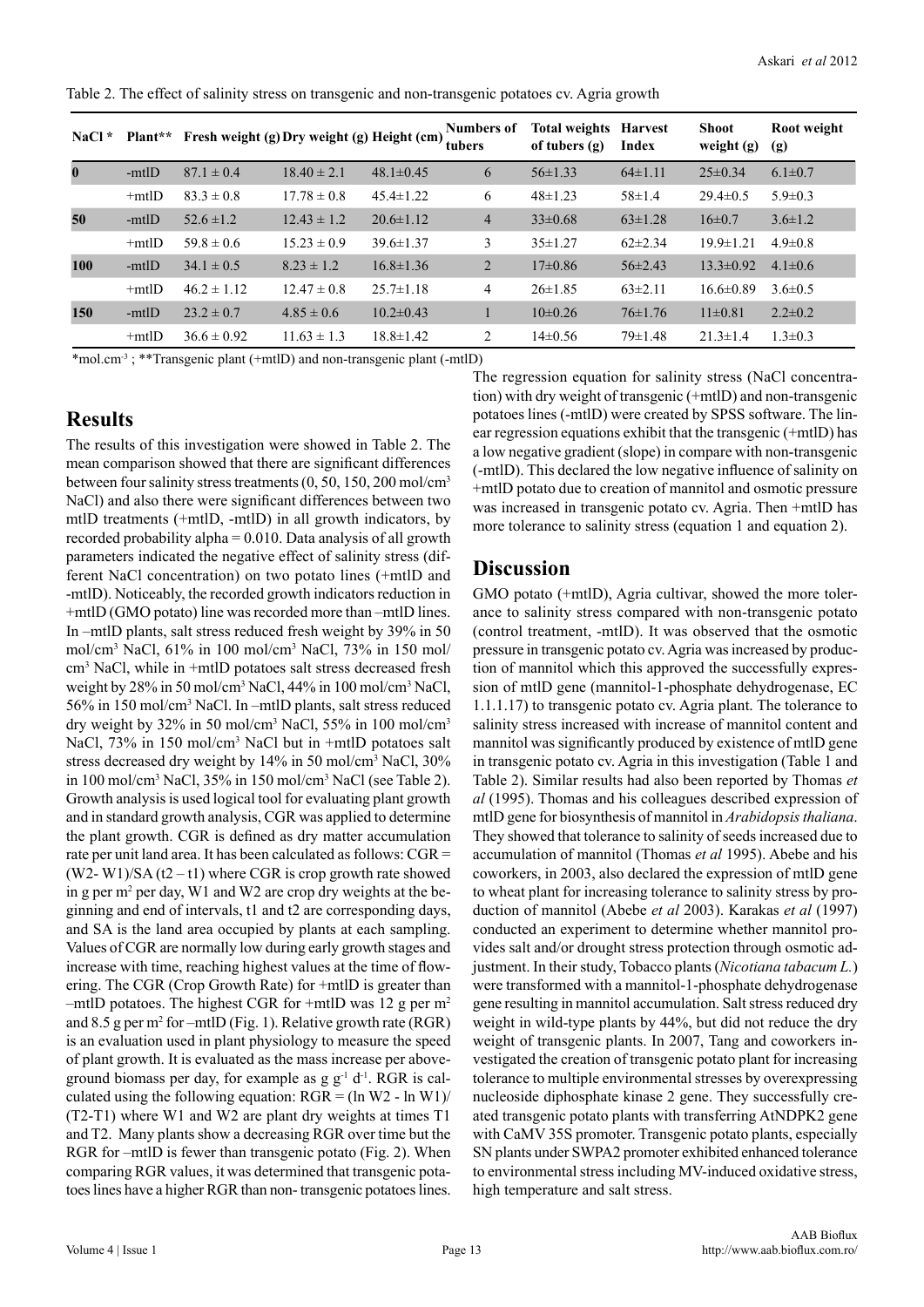

Fig. 1. CGR (Crop Growth Rate) of +mtlD and –mtlD potatoes cv. Agria (irrigated with 150 mol/cm<sup>3</sup> NaCl)



Fig. 3. Linear regression for salinity and dry weight of nontransgenic potato (-mtlD).

Moghaieb-Reda and coworkers, in 2011, from Department of Genetics, Faculty of Agriculture, Cairo University, Giza, Egypt, declared that they evaluated the salt tolerance in ectoine-transgenic tomato plants (*Lycopersicum esculentum*) in terms of photosynthesis, osmotic adjustment and carbon partitioning. In their study, the hypocotyl explants isolated from two tomato cultivars were transformed with the *Agrobacterium tumefaciens*  LBA-4404 harboring the three genes involved in ecotin synthesis. This was stimulated in the leaves and roots by salt application, which improved water status by maintaining higher activities of water uptake and transport to leaves. Furthermore their results support hypothesis that ecotin alleviates inhibition of root sink activity at a first response to salinity.

Growth analyses include, CGR (Crop Growth Rate) and RGR (Relative Growth Rate) of transgenic and non-transgenic potatoes lines were showed that +mtlD potatoes cv. Agria lines grew better than –mtlD potatoes cv. Agria lines in salinity stress. This approved that +mtlD had more tolerance to salinity stress due to production of mannitol.

The comparison of linear regression equations of transgenic (+mtlD) and non- transgenic potatoes cv. Agria (-mtlD) showed the more tolerance of +mtlD to salinity stress than –mtlD po-



Fig. 2. RGR (Relative Growth Rate) of +mtlD and –mtlD potatoes cv.Agria (irrigated with 150 mol/cm<sup>3</sup> NaCl)



Fig. 4. Linear regression for salinity and dry weight of transgenic potato (+mtlD)

tatoes cv. Agria (Table 3, Table 4, Figs 3-4).

 On the whole, we can conclude that it was created GMO potato cv. Agria in this study. Also it was approved that mtlD gene transfer to GMO potatoes plants by Polymerase Chain Reaction and physiological parameters assessment. The GMO potatoes cv. Agria exhibited tolerance to salinity stress (even in 150 mol/ cm3 NaCl). This showed the expression of mtlD gene to genetic modified potatoes plant which causes producing mannitol and increase osmotic pressure (Table 2) and so tolerances to salinity stress of GMO potatoes were increased and this is in agreement with Karakas *et al* (1997), Huizhong *et al* (2000), Hu *et al* (2005), Khare *et al* (2010)and Moghaieb-Reda *et al* (2011). Transgenic plants exhibited mannitol concentrations up to 0.5–2 µmol/g of fresh weight, whereas mannitol accumulation could not be seen in untransformed potato (Table 1).

#### **Acknowledgements**

I would like to thank Dr. Amin Baghizadeh from International Center for Science, High Technology and Environmental Science of Mahan (Iran) for his technical assistance.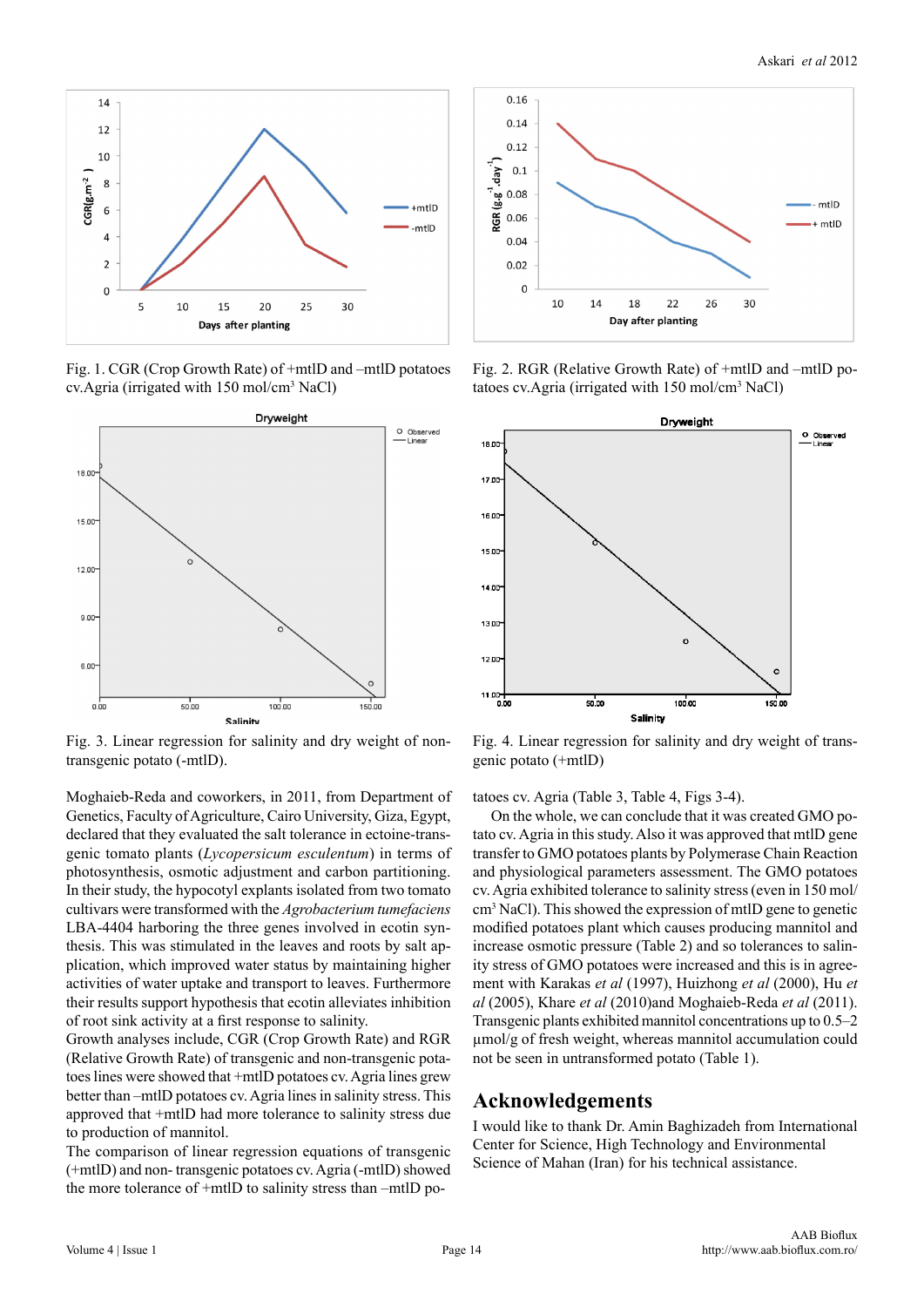Table 3. The equation of -mtlD potato (non-transgenic potato) Equation 1.  $Y = 17.702 - 0.090 X$ 

|                          |       |                      | Parameter        |  |                                  |         |
|--------------------------|-------|----------------------|------------------|--|----------------------------------|---------|
| <b>Equation</b>          |       | <b>Model Summary</b> | <b>Estimates</b> |  |                                  |         |
|                          |       |                      |                  |  | R Square F df1 df2 Sig. Constant | b1      |
| Linear                   | 0.983 | $114.896$ 1 2 0.009  |                  |  | 17.702                           | $-0.09$ |
| Logarithmic <sup>a</sup> |       |                      |                  |  | $\theta$                         | 0       |
| Power <sup>a</sup>       |       |                      |                  |  |                                  |         |

The independent variable is salinity and dependent variable is dry weight

#### **References**

- Abebe, T., Guenzi, A. C., Martin, B., Cushman, J. C., 2003. Tolerance of mannitol-accumulating transgenic wheat to water stress and salinity. Plant Physiology 131: 1748-1755.
- Aljanabi, S. M., Martinez, I., 1997. Universal and rapid salt-extraction of high quality genomic DNA for PCR-based techniques. Nucleic Acids Research 22:4692-4693.
- Bahieldin, A., Eissa, H., Ramadan, A., Abdelsalam Aly, Z. E., 2007. Applications of genetic engineering in addressing adverse environmental conditions for agricultural production. Journal of Alstesmar Zarai 2007:50-58.
- Bhatnagar, M. P., Vadez, V., Sharma, K., 2007. Transgenic approaches for abiotic stress tolerance in plants: retrospect and prospects. Plant Cell Reports 27:411-424.
- Blas, R. H. S., Petrescu, D. C., 2009. Potato production and its constraints in Peru. Advances in Agriculture & Botanics 1(2):53-57.
- Burke, E. J., Brown, S. J., Christidis, N., 2006. Modeling the recent evolution of global drought and projections for the twenty-first century with the Hadley centre climate model. Journal of Hydrometeorology 7:1113–1125.
- Cattivelli, L., Rizza, F., Badeck, F. W., Mazzucotelli, E., Mastrangelo, A. M., 2008. Drought tolerance improvement in crop plants: An integrated view from breeding to genomics. Field Crops Research 105:1–14.
- Chakraborty, S., Chakraborty, N., Datta, A., 2000. Increased nutritive value of transgenic potato by expressing a nonallergenic seed albumin gene from *Amaranthus hypochondriacus*. Proceedings of the National Academy of Science USA 97(7):3724–3729.
- Gilbert, C., Rus, A. M., Bolarin C. M., Lopes-Coronado, J. M., Arrillaga, I., Montesinos, C., Caro, M., Serrano, R., Moreno, V., 2000. The Yeast HAL1 gene improves salt tolerance of transgenic tomato. Plant Physiology 123:393–402.
- Holsters, M., Dewaele, D., Depicker, A., Messens, E., Montagu, V., 1978. Transfection and transformation of (*Agrobacterium tumefaciens*). Molecular and General Genetics 163: 181-187.
- Horsch, R. B, Fry, J. E., Hoffmann, N. L., Eichholtz, D., Rogers, S. G., Fraley, R. T., 1985. A simple and general method for transferring genes into plants. Biological Sciences, Monsanto Company, St. Louis, Missouri 63167.
- Hu, L., Lu, H., Liu, Q., Chen, X., Jiang, X., 2005. Overexpression of mtlD gene in transgenic (Populous tomentosa) improves salt tolerance through accumulation of mannitol. Tree Physiology 25:1273–1281.
- Huizhong, W., Huang, D., Ruifang, L. U., Junjun, L. I. U., Qian, Q., Xuexian, P., 2000. Salt tolerance of transgenic rice (*Oryza sativa* L.) with mtlD gene and gutD gene. Chinese Science Bulletin 18:1685-1690.

Table 4. The equation of +mtlD potato (transgenic potato) Equation 2.  $Y = 17.459 - 0.042$  X

| Equation                  |             | <b>Model Summary</b> |  | <b>Parameter Estimates</b> |                               |          |
|---------------------------|-------------|----------------------|--|----------------------------|-------------------------------|----------|
|                           | R<br>Square | F                    |  |                            | df1 df2 Sig. Constant         | b1       |
| Linear                    |             |                      |  |                            | 0.959 46.965 1 2 0.021 17.459 | $-0.042$ |
| Logarithmic <sup>a</sup>  |             |                      |  |                            |                               |          |
| <b>Power</b> <sup>a</sup> |             |                      |  |                            |                               |          |

The independent variable is salinity and dependent variable is dry weight

- Jain, N. K., Roy, I., 2009. Effect of trehalose on protein structure. Protein Science 18:24–36.
- Karakas, B., Ozias-Akins, P., Stushnoff, C., Suefferheld, M., Rieger, M., 1997. Salinity and drought tolerance of mannitol-accumulating transgenic tobacco. Plant Cell Environment 20:609-616.
- Katiyar-Agarwal, S., Agarwal, M., Grover, A., 1999. Emerging trends in agricultural biotechnology research: use of abiotic stress induced promoter to drive expression of a stress resistance gene in the transgenic system leads to high level stress tolerance associated with minimal negative effects on growth. Current Science 77:1577–1579.
- Khare, N., Goyary, D., Kumar Singh, N., Shah, P., Rathore, M., Anandhan, S., Sharma, D., Arif, M., Ahmad, Z., 2010. Transgenic tomato CV. Pusa Uphar expressing a bacterial mannitol-1-phosphate dehydrogenase gene confers abiotic stress tolerance. Plant Cell, Tissue and Organ Culture 103:267-277.
- Kondrak, M., Marincs, F., Bala, Z. S., Kalapos, Z. S. O., Fia-juha, S. Z., 2011. Transcriptome analysis of potato leaves expressing the trehalose-6-phosphate synthase 1 gene of yeast. Mollecules and Cells 10(3):263-268.
- Moghaieb-Reda, E. A., Nakamura, A., Saneoka, H., Fujita, K., 2011. Evaluation of salt tolerance in ectoine-transgenic tomato plants (*Lycopersicon esculentum*) in terms of photosynthesis, osmotic adjustment and carbon partitioning. GM Crops 2-1:58-65.
- Murashige, T., Skoog, T. F., 1962. A revised medium for rapid growth and bioassays with tobacco tissue cultures. Physiology Plant 15(3):473-497.
- Pharr, D. M., Stoop, J. M. H., Williamson, J. D., Studer Feusi, M. E., Massel, M. O., Conkling, M. A., 1996. The dual role of mannitol as osmoprotectant and photoassimilate in celery. HortScience 30:1182-1188.
- Romero, C., Belles, J. M., Vaya, J. L., Serrano, R., Culianez-Macia, F. A., 1997. Expression of the yeast trehalose-6-phosphate synthase gene in transgenic tobacco plants: pleiotropic phenotypes include drought tolerance. Planta 201:293–297.
- Tang, L., Myoung, D. K., Kyoung-Sil, Y., Suk-Yoon, K., Sun-Hyung, K., Jin-Seog, K., Dae-Jin Y., Sang-Soo, K., Haeng-Soon, L., 2007. Enhanced tolerance of transgenic potato plants overexpressing nucleoside diphosphate kinase 2 against multiple environmental stresses. Transgenic Research 17(4):705-715.
- Tarczynski, M. C., Jensen, R. G., Bohnert, H. J., 1993. Stress protection of transgenic tobacco by production of osmolyte mannitol. Science 259:508-5010.
- Tarczynski, M. C., Jensen, R. J., Bohnert, H. J., 1992. Expression of a bacterial mtlD gene in transgenic tobacco leads to production and accumulation of mannitol. Proceedings of the National Academy of Science USA, Plant Biology 89:2600-2604.